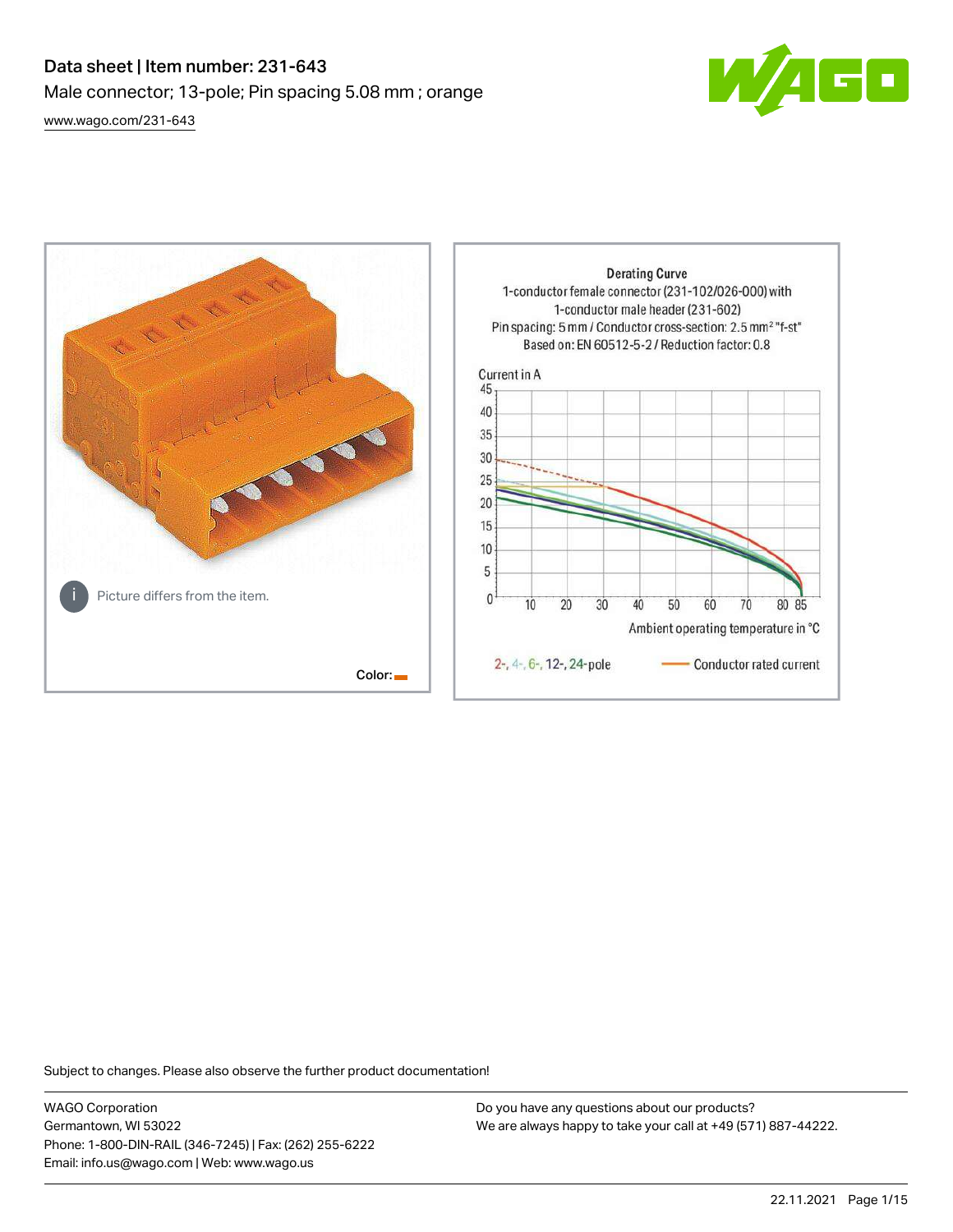[www.wago.com/231-643](http://www.wago.com/231-643)





```
L = (pole no. -1) x pin spacing +8.2 mm
```
 $L_1 = L - 1.7$  mm

```
L_2 = L - 1.2 mm
```
### Item description

- $\blacksquare$ Universal connection for all conductor types
- Easy cable pre-assembly and on-unit wiring via vertical and horizontal CAGE CLAMP<sup>®</sup> actuation  $\blacksquare$
- П For wire-to-wire and board-to-wire connections
- $\blacksquare$ Versions available with snap-in mounting feet or flanges for panel or through-panel mounting

Subject to changes. Please also observe the further product documentation!

WAGO Corporation Germantown, WI 53022 Phone: 1-800-DIN-RAIL (346-7245) | Fax: (262) 255-6222 Email: info.us@wago.com | Web: www.wago.us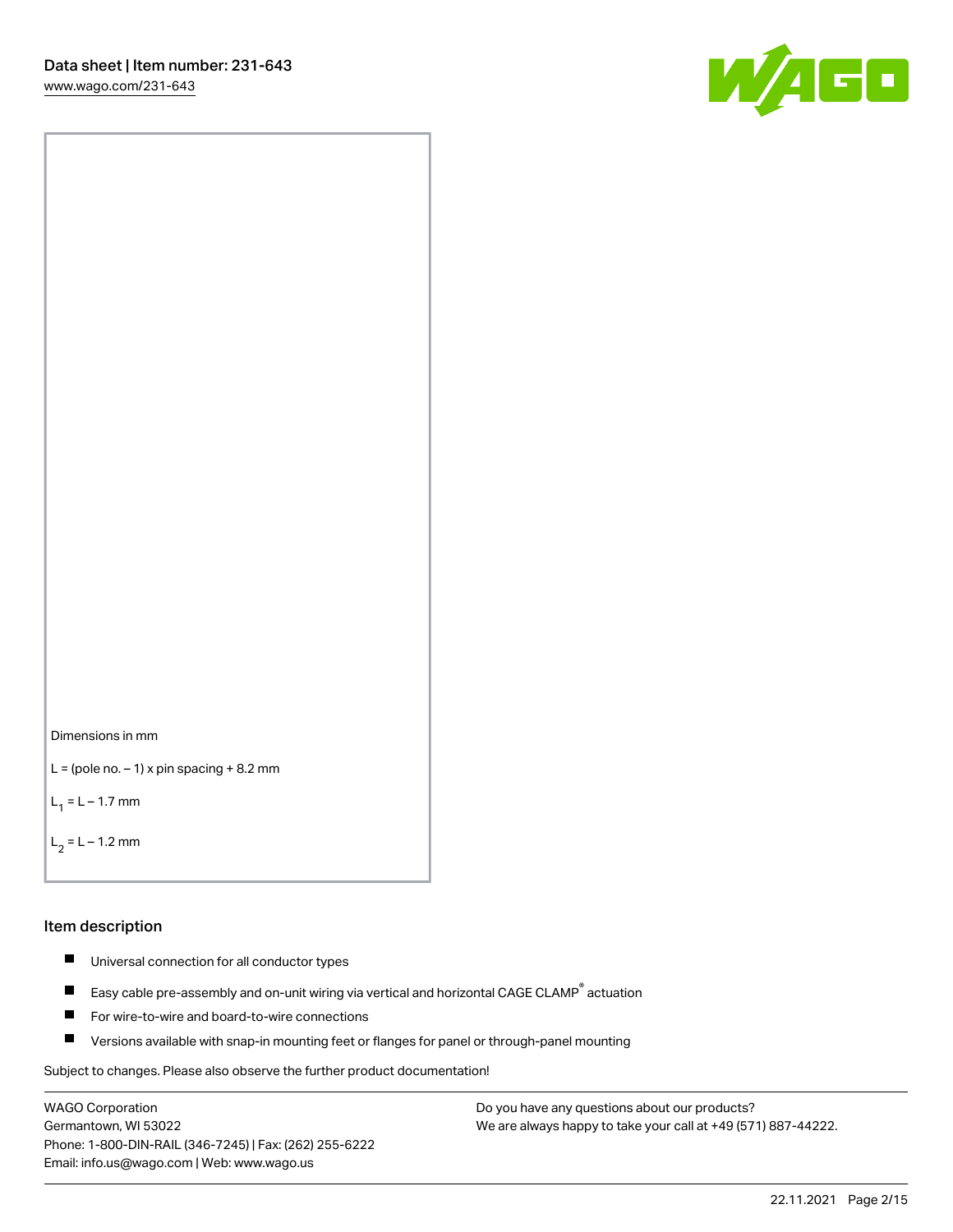$\blacksquare$ With coding fingers



### Data Notes

| Safety information 1 | The MCS-MULTI CONNECTION SYSTEM includes connectors<br>without breaking capacity in accordance with DIN EN 61984. When<br>used as intended, these connectors must not be connected<br>/disconnected when live or under load. The circuit design should<br>ensure header pins, which can be touched, are not live when<br>unmated. |
|----------------------|-----------------------------------------------------------------------------------------------------------------------------------------------------------------------------------------------------------------------------------------------------------------------------------------------------------------------------------|
| Variants:            | Other pole numbers<br>Gold-plated or partially gold-plated contact surfaces<br>Other versions (or variants) can be requested from WAGO Sales or<br>configured at https://configurator.wago.com/                                                                                                                                   |

# Electrical data

# IEC Approvals

| Ratings per                 | IEC/EN 60664-1                                                       |
|-----------------------------|----------------------------------------------------------------------|
| Rated voltage (III / 3)     | 320 V                                                                |
| Rated surge voltage (III/3) | 4 <sub>kV</sub>                                                      |
| Rated voltage (III/2)       | 320 V                                                                |
| Rated surge voltage (III/2) | 4 <sub>k</sub> V                                                     |
| Nominal voltage (II/2)      | 630 V                                                                |
| Rated surge voltage (II/2)  | 4 <sub>k</sub> V                                                     |
| Rated current               | 12A                                                                  |
| Legend (ratings)            | (III / 2) $\triangleq$ Overvoltage category III / Pollution degree 2 |

# UL Approvals

| Approvals per                  | UL 1059 |
|--------------------------------|---------|
| Rated voltage UL (Use Group B) | 300 V   |
| Rated current UL (Use Group B) | 15 A    |
| Rated voltage UL (Use Group D) | 300 V   |
| Rated current UL (Use Group D) | 10 A    |

# Ratings per UL

| Rated voltage UL 1977 | 600 V |
|-----------------------|-------|
| Rated current UL 1977 | 15 A  |

Subject to changes. Please also observe the further product documentation!

| <b>WAGO Corporation</b>                                | Do you have any questions about our products?                 |
|--------------------------------------------------------|---------------------------------------------------------------|
| Germantown. WI 53022                                   | We are always happy to take your call at +49 (571) 887-44222. |
| Phone: 1-800-DIN-RAIL (346-7245)   Fax: (262) 255-6222 |                                                               |
| Email: info.us@wago.com   Web: www.wago.us             |                                                               |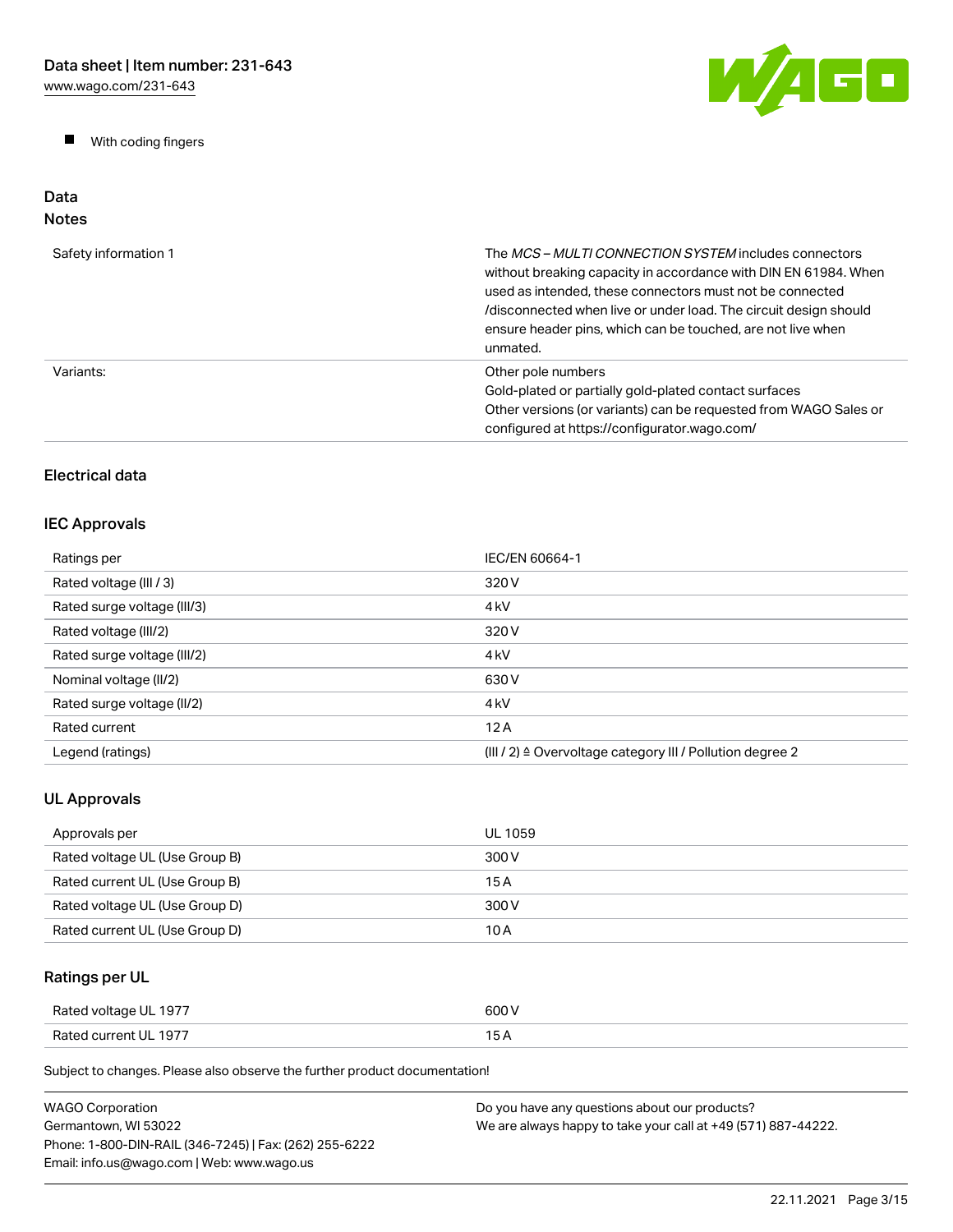

## CSA Approvals

| Approvals per                   | CSA   |
|---------------------------------|-------|
| Rated voltage CSA (Use Group B) | 300 V |
| Rated current CSA (Use Group B) | 15 A  |
| Rated voltage CSA (Use Group D) | 300 V |
| Rated current CSA (Use Group D) | 10 A  |

## Connection data

| Total number of connection points | B  |
|-----------------------------------|----|
| Total number of potentials        | БJ |
| Number of connection types        |    |
| Number of levels                  |    |

### Connection 1

| Connection technology                             | CAGE CLAMP <sup>®</sup>                |
|---------------------------------------------------|----------------------------------------|
| Actuation type                                    | Operating tool                         |
| Solid conductor                                   | $0.082.5$ mm <sup>2</sup> / 28  12 AWG |
| Fine-stranded conductor                           | $0.082.5$ mm <sup>2</sup> / 28  12 AWG |
| Fine-stranded conductor; with insulated ferrule   | $0.251.5$ mm <sup>2</sup>              |
| Fine-stranded conductor; with uninsulated ferrule | $0.252.5$ mm <sup>2</sup>              |
| Strip length                                      | $89$ mm / 0.31  0.35 inch              |
| Number of poles                                   | 13                                     |
| Conductor entry direction to mating direction     | 0°                                     |

## Physical data

| Pin spacing | 5.08 mm / 0.2 inch    |
|-------------|-----------------------|
| Width       | 69.24 mm / 2.726 inch |
| Height      | 14.3 mm / 0.563 inch  |
| Depth       | 27.5 mm / 1.083 inch  |

# Plug-in connection

| Contact type (pluggable connector) | Male connector/plug |
|------------------------------------|---------------------|
| Connector (connection type)        | for conductor       |
| Mismating protection               | No.                 |
| Locking of plug-in connection      | Without             |

Subject to changes. Please also observe the further product documentation!

| <b>WAGO Corporation</b>                                | Do you have any questions about our products?                 |
|--------------------------------------------------------|---------------------------------------------------------------|
| Germantown, WI 53022                                   | We are always happy to take your call at +49 (571) 887-44222. |
| Phone: 1-800-DIN-RAIL (346-7245)   Fax: (262) 255-6222 |                                                               |
| Email: info.us@wago.com   Web: www.wago.us             |                                                               |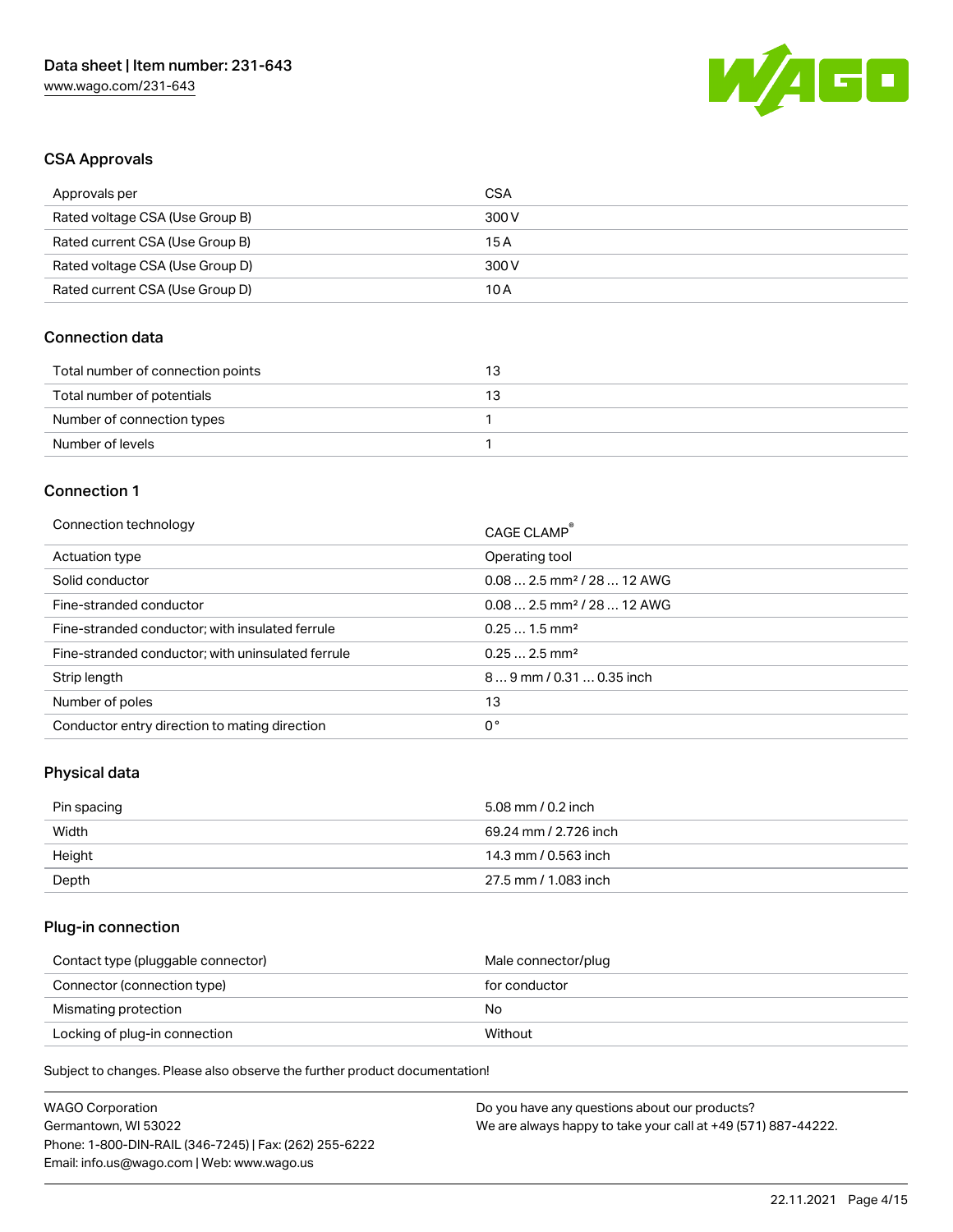

# Material data

| Color                       | orange                                |
|-----------------------------|---------------------------------------|
| Material group              |                                       |
| Insulation material         | Polyamide (PA66)                      |
| Flammability class per UL94 | V <sub>0</sub>                        |
| Clamping spring material    | Chrome nickel spring steel (CrNi)     |
| Contact material            | Electrolytic copper $(E_{\text{Cl}})$ |
| Contact plating             | tin-plated                            |
| Fire load                   | 0.33 MJ                               |
| Weight                      | 19.9 <sub>g</sub>                     |

## Environmental requirements

### Commercial data

| <b>Product Group</b>  | 3 (Multi Conn. System) |
|-----------------------|------------------------|
| PU (SPU)              | 25 Stück               |
| Packaging type        | box                    |
| Country of origin     | <b>DE</b>              |
| <b>GTIN</b>           | 4044918260817          |
| Customs tariff number | 8536694040             |

## Approvals / Certificates

### Country specific Approvals

| Logo | Approval                                            | <b>Additional Approval Text</b> | Certificate<br>name |
|------|-----------------------------------------------------|---------------------------------|---------------------|
|      | <b>CB</b><br><b>DEKRA Certification B.V.</b>        | IEC 61984                       | NL-39756            |
|      | <b>CSA</b><br><b>DEKRA Certification B.V.</b>       | C <sub>22.2</sub>               | 1466354             |
| EMA  | <b>KEMA/KEUR</b><br><b>DEKRA Certification B.V.</b> | EN 61984                        | 2190761.01          |

Subject to changes. Please also observe the further product documentation!

| <b>WAGO Corporation</b>                                | Do you have any questions about our products?                 |
|--------------------------------------------------------|---------------------------------------------------------------|
| Germantown, WI 53022                                   | We are always happy to take your call at +49 (571) 887-44222. |
| Phone: 1-800-DIN-RAIL (346-7245)   Fax: (262) 255-6222 |                                                               |
| Email: info.us@wago.com   Web: www.wago.us             |                                                               |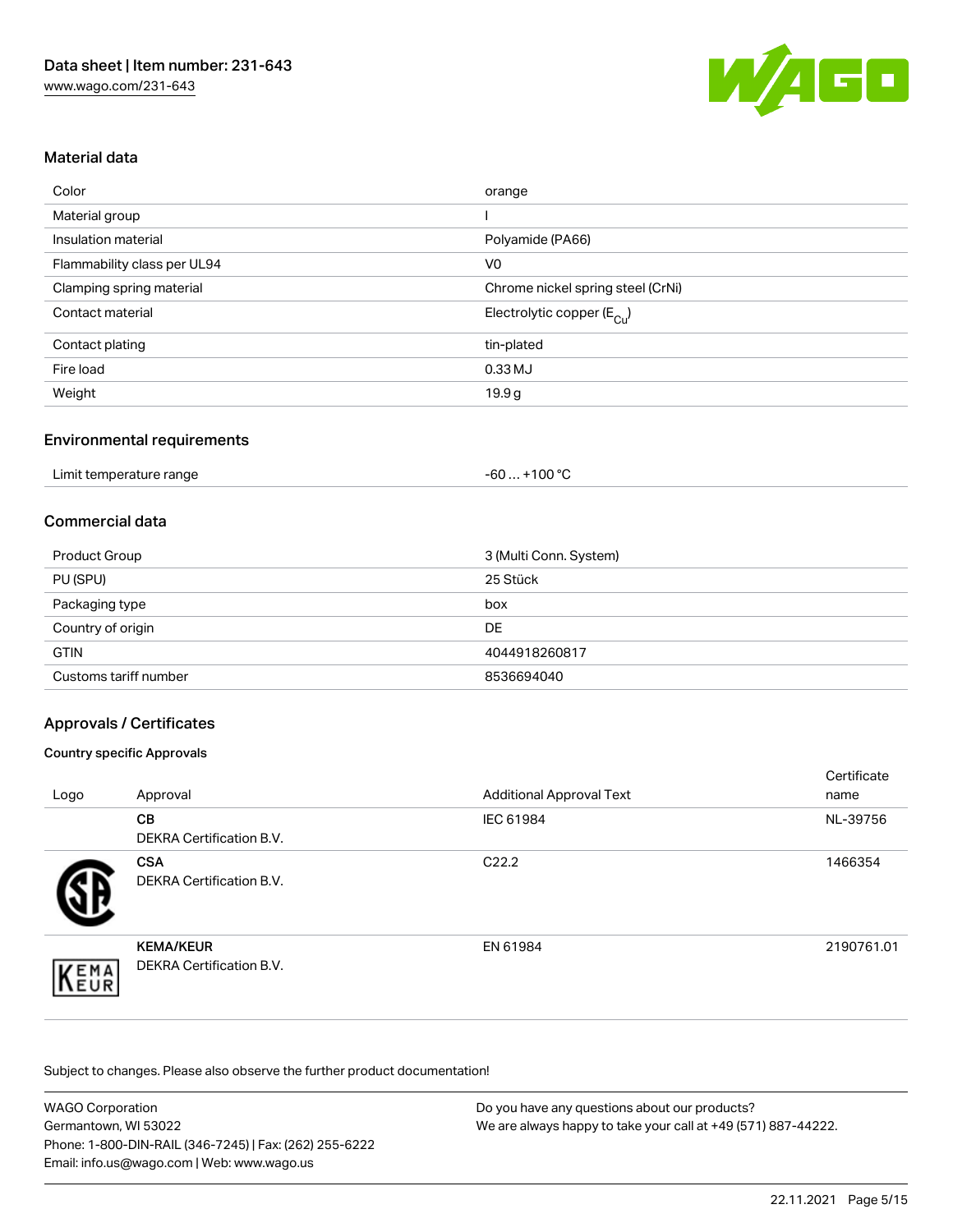

#### Ship Approvals

| Logo                | Approval                                                                                                                                                | <b>Additional Approval Text</b>                                                                 | Certificate<br>name                |
|---------------------|---------------------------------------------------------------------------------------------------------------------------------------------------------|-------------------------------------------------------------------------------------------------|------------------------------------|
|                     | <b>ABS</b><br>American Bureau of Shipping                                                                                                               |                                                                                                 | $19 -$<br>HG1869876-<br><b>PDA</b> |
|                     | <b>DNV GL</b><br>Det Norske Veritas, Germanischer Lloyd                                                                                                 |                                                                                                 | TAE000016Z                         |
|                     | LR.<br>Lloyds Register                                                                                                                                  | IEC 61984                                                                                       | 96/20035<br>(E5)                   |
| <b>UL-Approvals</b> |                                                                                                                                                         |                                                                                                 |                                    |
|                     | Approval                                                                                                                                                | <b>Additional Approval Text</b>                                                                 | Certificate<br>name                |
| Logo                | <b>UL</b>                                                                                                                                               | <b>UL 1977</b>                                                                                  | E45171                             |
|                     | UL International Germany GmbH                                                                                                                           |                                                                                                 |                                    |
|                     | <b>UR</b><br>Underwriters Laboratories Inc.                                                                                                             | <b>UL 1059</b>                                                                                  | E45172                             |
| Counterpart         | Item no.2231-313/026-000                                                                                                                                |                                                                                                 |                                    |
|                     |                                                                                                                                                         | Female plug; 13-pole; push-button; 12 AWG max; pin spacing 5.08 mm;1-conductor per pole; orange | www.wago.com/2231-313<br>/026-000  |
|                     | Item no.2231-313/008-000<br>Female plug; 13-pole; push-button; snap-in mounting feet; 12 AWG max; pin spacing 5.08 mm; 1-<br>conductor per pole; orange |                                                                                                 | www.wago.com/2231-313<br>/008-000  |
|                     |                                                                                                                                                         |                                                                                                 |                                    |

| Item no.2231-313/037-000<br>Female plug; 13-pole; push-button; locking lever; 12 AWG max; pin spacing 5.08 mm; 1-conductor per<br>pole; orange              | www.wago.com/2231-313<br>/037-000 |
|-------------------------------------------------------------------------------------------------------------------------------------------------------------|-----------------------------------|
| Item no.2231-313/031-000<br>Female plug; 13-pole; push-button; mounting flange; 12 AWG max; pin spacing 5.08 mm; 1-conductor per<br>pole; orange            | www.wago.com/2231-313<br>/031-000 |
| Item no.2231-313/102-000<br>Female plug; 13-pole; push-button; with integrated end plate; 12 AWG max; pin spacing 5.08 mm; 1-<br>conductor per pole; orange | www.wago.com/2231-313<br>/102-000 |
|                                                                                                                                                             |                                   |

Item no.231-2313/026-000

Subject to changes. Please also observe the further product documentation!

WAGO Corporation Germantown, WI 53022 Phone: 1-800-DIN-RAIL (346-7245) | Fax: (262) 255-6222 Email: info.us@wago.com | Web: www.wago.us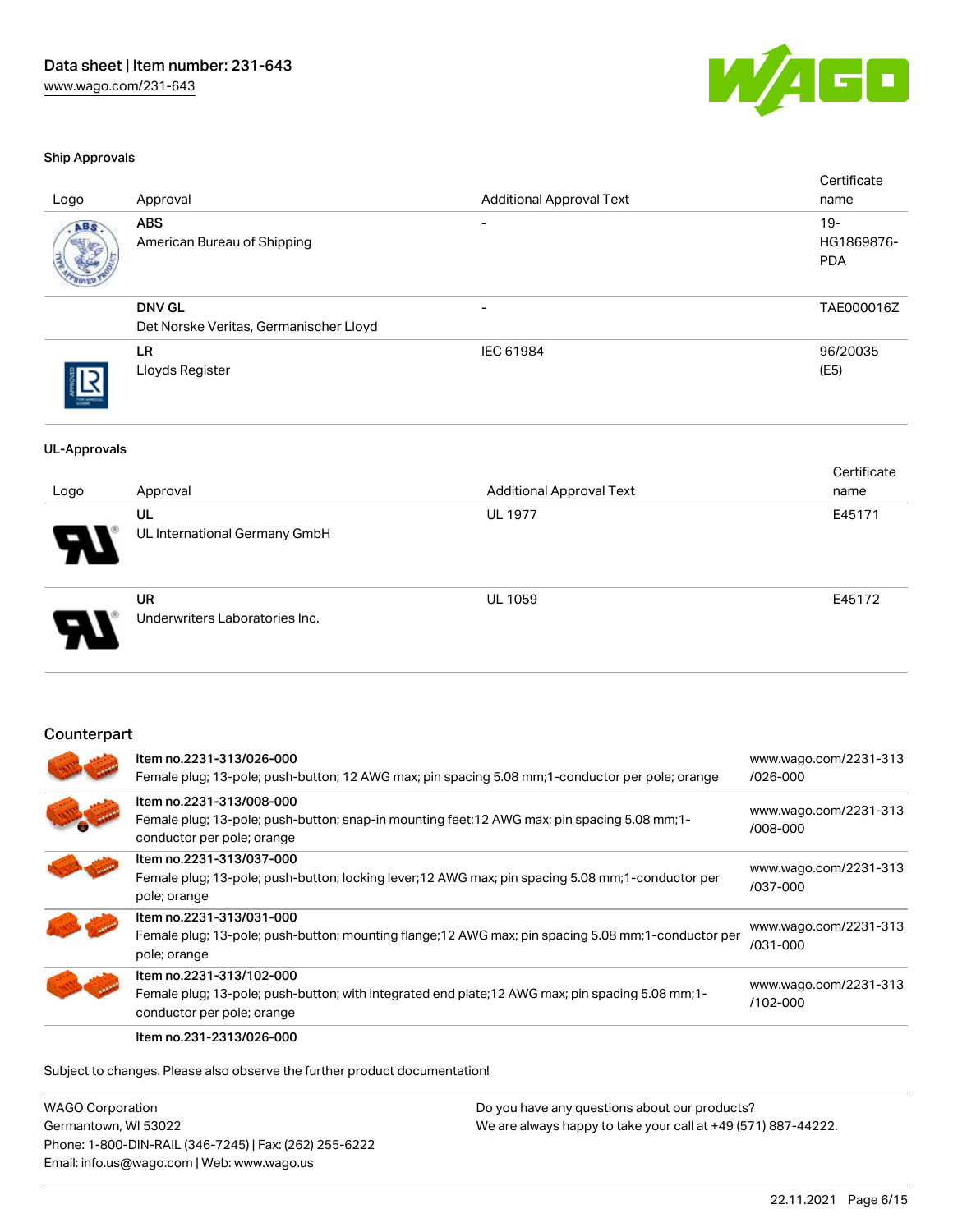# Data sheet | Item number: 231-643

[www.wago.com/231-643](http://www.wago.com/231-643)



| 2-conductor female connector; Push-in CAGE CLAMP®; 2.5 mm <sup>2</sup> ; Pin spacing 5.08 mm; 13-pole; with<br>integrated end plate; 2,50 mm <sup>2</sup> ; orange                          | www.wago.com/231-2313<br>/026-000 |
|---------------------------------------------------------------------------------------------------------------------------------------------------------------------------------------------|-----------------------------------|
| Item no.231-2313/037-000<br>2-conductor female connector; Push-in CAGE CLAMP®; 2.5 mm <sup>2</sup> ; Pin spacing 5.08 mm; 13-pole; Lateral<br>locking levers; 2,50 mm <sup>2</sup> ; orange | www.wago.com/231-2313<br>/037-000 |
| Item no.231-313/008-000<br>1-conductor female connector; CAGE CLAMP®; 2.5 mm <sup>2</sup> ; Pin spacing 5.08 mm; 13-pole; Snap-in<br>mounting feet; 2,50 mm <sup>2</sup> ; orange           | www.wago.com/231-313<br>/008-000  |
| Item no.231-313/026-000<br>1-conductor female connector; CAGE CLAMP®; 2.5 mm <sup>2</sup> ; Pin spacing 5.08 mm; 13-pole; 2,50 mm <sup>2</sup> ;<br>orange                                  | www.wago.com/231-313<br>/026-000  |
| Item no.231-313/037-000<br>1-conductor female connector; CAGE CLAMP®; 2.5 mm <sup>2</sup> ; Pin spacing 5.08 mm; 13-pole; Lateral locking<br>levers; 2,50 mm <sup>2</sup> ; orange          | www.wago.com/231-313<br>/037-000  |
| Item no.231-313/027-000<br>1-conductor female connector; CAGE CLAMP <sup>®</sup> ; 2.5 mm <sup>2</sup> ; Pin spacing 5.08 mm; 13-pole; clamping collar;<br>2,50 mm <sup>2</sup> ; orange    | www.wago.com/231-313<br>/027-000  |
| Item no.231-313/031-000<br>1-conductor female connector; CAGE CLAMP <sup>®</sup> ; 2.5 mm <sup>2</sup> ; Pin spacing 5.08 mm; 13-pole; clamping collar;<br>2,50 mm <sup>2</sup> ; orange    | www.wago.com/231-313<br>/031-000  |
| Item no.231-313/102-000<br>1-conductor female connector; CAGE CLAMP®; 2.5 mm <sup>2</sup> ; Pin spacing 5.08 mm; 13-pole; with integrated<br>end plate; 2,50 mm <sup>2</sup> ; orange       | www.wago.com/231-313<br>/102-000  |
| Item no.232-173<br>THT female header; straight; Pin spacing 5.08 mm; 13-pole; 0.6 x 1.0 mm solder pin; orange                                                                               | www.wago.com/232-173              |
| Item no.232-173/031-000<br>THT female header; straight; Pin spacing 5.08 mm; 13-pole; clamping collar; 0.6 x 1.0 mm solder pin;<br>orange                                                   | www.wago.com/232-173<br>/031-000  |
| ltem no.232-173/039-000<br>THT female header; straight; Pin spacing 5.08 mm; 13-pole; Locking lever; 0.6 x 1.0 mm solder pin; orange /039-000                                               | www.wago.com/232-173              |
| Item no.232-173/047-000<br>THT female header; straight; Pin spacing 5.08 mm; 13-pole; Spacer flange; 0.6 x 1.0 mm solder pin;<br>orange                                                     | www.wago.com/232-173<br>/047-000  |
| Item no.232-273<br>THT female header; angled; Pin spacing 5.08 mm; 13-pole; 0.6 x 1.0 mm solder pin; orange                                                                                 | www.wago.com/232-273              |

WAGO Corporation Germantown, WI 53022 Phone: 1-800-DIN-RAIL (346-7245) | Fax: (262) 255-6222 Email: info.us@wago.com | Web: www.wago.us Do you have any questions about our products? We are always happy to take your call at +49 (571) 887-44222.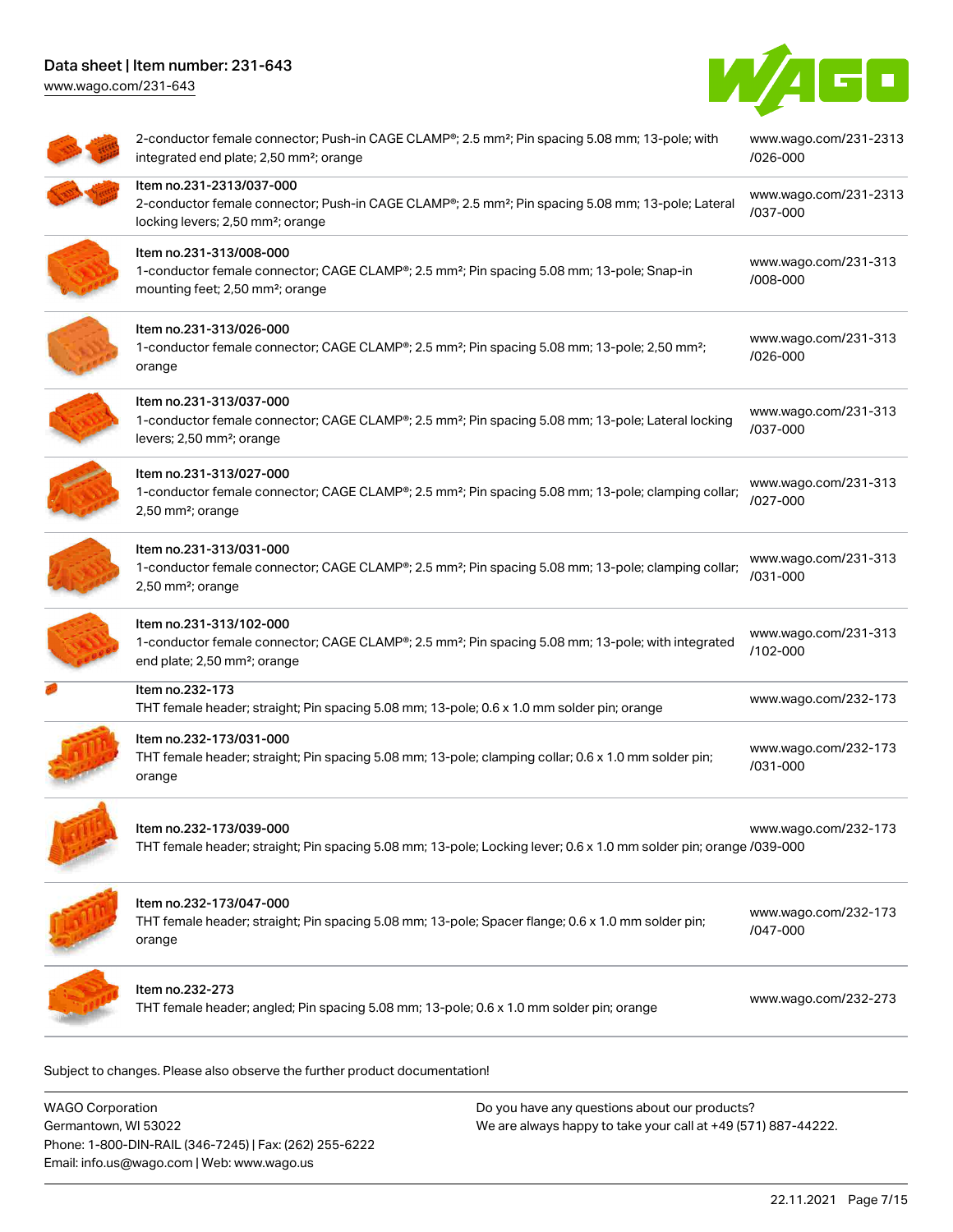[www.wago.com/231-643](http://www.wago.com/231-643)



[/031-000](https://www.wago.com/232-273/031-000)

[www.wago.com/232-273](https://www.wago.com/232-273/031-000)

[www.wago.com/232-273](https://www.wago.com/232-273/039-000)



#### Item no.232-273/031-000

THT female header; angled; Pin spacing 5.08 mm; 13-pole; clamping collar; 0.6 x 1.0 mm solder pin; orange



#### Item no.232-273/039-000

THT female header; angled; Pin spacing 5.08 mm; 13-pole; Locking lever; 0.6 x 1.0 mm solder pin; orange [/039-000](https://www.wago.com/232-273/039-000)

#### Optional accessories

| Ferrules |                                                                                                                                                                                    |                      |
|----------|------------------------------------------------------------------------------------------------------------------------------------------------------------------------------------|----------------------|
| Ferrule  |                                                                                                                                                                                    |                      |
|          | Item no.: 216-101<br>Ferrule; Sleeve for 0.5 mm <sup>2</sup> / AWG 22; uninsulated; electro-tin plated; silver-colored                                                             | www.wago.com/216-101 |
|          | Item no.: 216-104<br>Ferrule; Sleeve for 1.5 mm <sup>2</sup> / AWG 16; uninsulated; electro-tin plated; silver-colored                                                             | www.wago.com/216-104 |
|          | Item no.: 216-106<br>Ferrule; Sleeve for 2.5 mm <sup>2</sup> / AWG 14; uninsulated; electro-tin plated; silver-colored                                                             | www.wago.com/216-106 |
|          | Item no.: 216-102<br>Ferrule; Sleeve for 0.75 mm <sup>2</sup> / AWG 20; uninsulated; electro-tin plated; silver-colored                                                            | www.wago.com/216-102 |
|          | Item no.: 216-103<br>Ferrule; Sleeve for 1 mm <sup>2</sup> / AWG 18; uninsulated; electro-tin plated                                                                               | www.wago.com/216-103 |
|          | Item no.: 216-123<br>Ferrule; Sleeve for 1 mm <sup>2</sup> / AWG 18; uninsulated; electro-tin plated; silver-colored                                                               | www.wago.com/216-123 |
|          | Item no.: 216-122<br>Ferrule; Sleeve for 0.75 mm <sup>2</sup> / AWG 20; uninsulated; electro-tin plated; silver-colored                                                            | www.wago.com/216-122 |
|          | Item no.: 216-124<br>Ferrule; Sleeve for 1.5 mm <sup>2</sup> / AWG 16; uninsulated; electro-tin plated                                                                             | www.wago.com/216-124 |
|          | Item no.: 216-142<br>Ferrule; Sleeve for 0.75 mm <sup>2</sup> / 18 AWG; uninsulated; electro-tin plated; electrolytic copper; gastight<br>crimped; acc. to DIN 46228, Part 1/08.92 | www.wago.com/216-142 |
|          | Item no.: 216-132<br>Ferrule; Sleeve for 0.34 mm <sup>2</sup> / AWG 24; uninsulated; electro-tin plated                                                                            | www.wago.com/216-132 |
|          | Item no.: 216-121<br>Ferrule; Sleeve for 0.5 mm <sup>2</sup> / AWG 22; uninsulated; electro-tin plated; silver-colored                                                             | www.wago.com/216-121 |
|          | Item no.: 216-143<br>Ferrule; Sleeve for 1 mm <sup>2</sup> / AWG 18; uninsulated; electro-tin plated; electrolytic copper; gastight<br>crimped; acc. to DIN 46228, Part 1/08.92    | www.wago.com/216-143 |
|          | Item no.: 216-131<br>Ferrule; Sleeve for 0.25 mm <sup>2</sup> / AWG 24; uninsulated; electro-tin plated; silver-colored                                                            | www.wago.com/216-131 |
|          | Item no.: 216-141                                                                                                                                                                  |                      |

Subject to changes. Please also observe the further product documentation!

WAGO Corporation Germantown, WI 53022 Phone: 1-800-DIN-RAIL (346-7245) | Fax: (262) 255-6222 Email: info.us@wago.com | Web: www.wago.us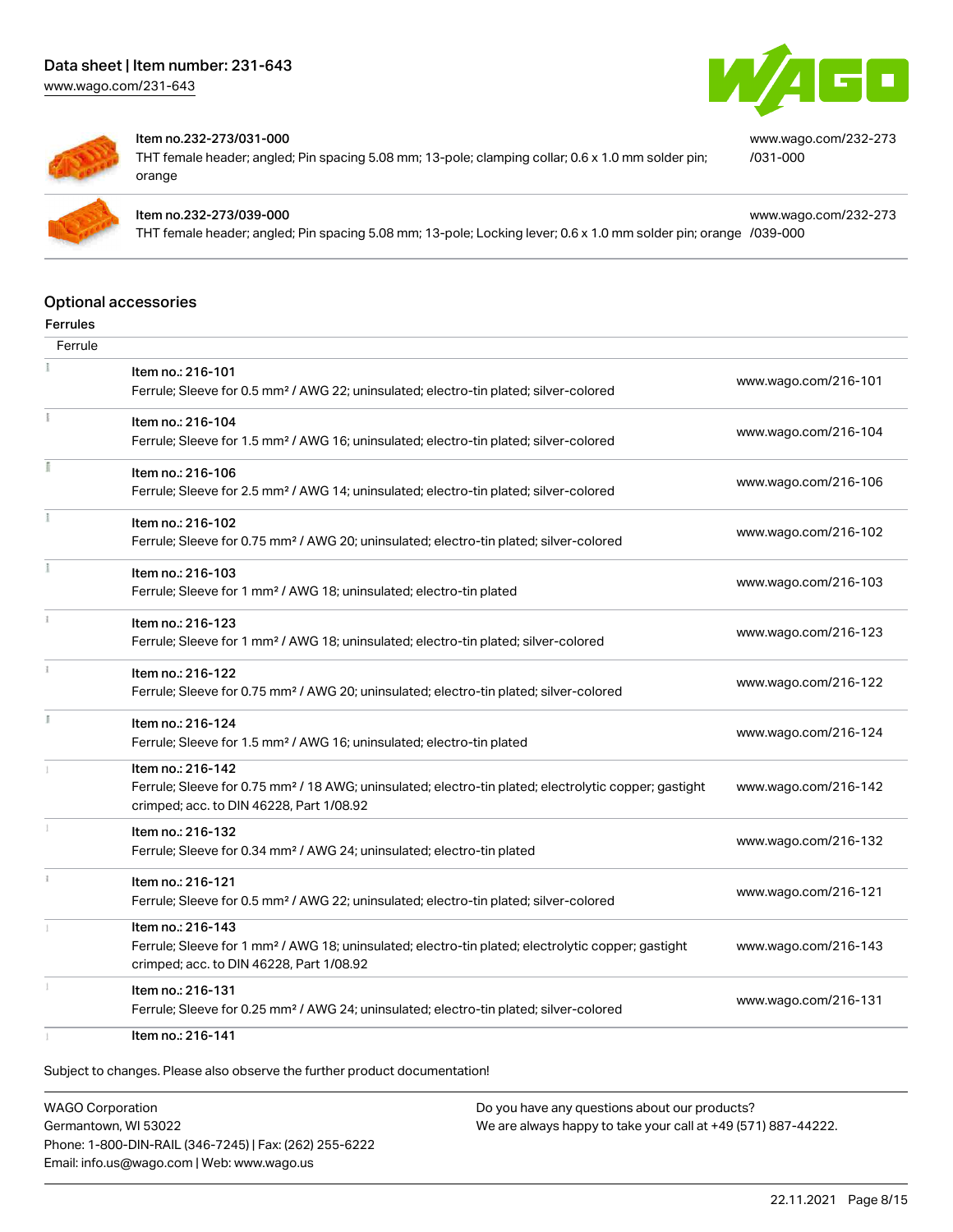

|    | Ferrule; Sleeve for 0.5 mm <sup>2</sup> / 20 AWG; uninsulated; electro-tin plated; electrolytic copper; gastight<br>crimped; acc. to DIN 46228, Part 1/08.92                                            | www.wago.com/216-141 |
|----|---------------------------------------------------------------------------------------------------------------------------------------------------------------------------------------------------------|----------------------|
| ı. | Item no.: 216-152<br>Ferrule; Sleeve for 0.34 mm <sup>2</sup> / AWG 24; uninsulated; electro-tin plated                                                                                                 | www.wago.com/216-152 |
| ۸  | Item no.: 216-203<br>Ferrule; Sleeve for 1 mm <sup>2</sup> / AWG 18; insulated; electro-tin plated; red                                                                                                 | www.wago.com/216-203 |
|    | Item no.: 216-202<br>Ferrule; Sleeve for 0.75 mm <sup>2</sup> / 18 AWG; insulated; electro-tin plated; gray                                                                                             | www.wago.com/216-202 |
| ı  | Item no.: 216-151<br>Ferrule; Sleeve for 0.25 mm <sup>2</sup> / AWG 24; uninsulated; electro-tin plated                                                                                                 | www.wago.com/216-151 |
| Â  | Item no.: 216-204<br>Ferrule; Sleeve for 1.5 mm <sup>2</sup> / AWG 16; insulated; electro-tin plated; black                                                                                             | www.wago.com/216-204 |
|    | Item no.: 216-144<br>Ferrule; Sleeve for 1.5 mm <sup>2</sup> / AWG 16; uninsulated; electro-tin plated; electrolytic copper; gastight<br>crimped; acc. to DIN 46228, Part 1/08.92; silver-colored       | www.wago.com/216-144 |
|    | Item no.: 216-201<br>Ferrule; Sleeve for 0.5 mm <sup>2</sup> / 20 AWG; insulated; electro-tin plated; white                                                                                             | www.wago.com/216-201 |
|    | Item no.: 216-223<br>Ferrule; Sleeve for 1 mm <sup>2</sup> / AWG 18; insulated; electro-tin plated; red                                                                                                 | www.wago.com/216-223 |
|    | Item no.: 216-241<br>Ferrule; Sleeve for 0.5 mm <sup>2</sup> / 20 AWG; insulated; electro-tin plated; electrolytic copper; gastight<br>crimped; acc. to DIN 46228, Part 4/09.90; white                  | www.wago.com/216-241 |
|    | Item no.: 216-242<br>Ferrule; Sleeve for 0.75 mm <sup>2</sup> / 18 AWG; insulated; electro-tin plated; electrolytic copper; gastight<br>crimped; acc. to DIN 46228, Part 4/09.90; gray                  | www.wago.com/216-242 |
|    | Item no.: 216-222<br>Ferrule; Sleeve for 0.75 mm <sup>2</sup> / 18 AWG; insulated; electro-tin plated; gray                                                                                             | www.wago.com/216-222 |
|    | Item no.: 216-221<br>Ferrule; Sleeve for 0.5 mm <sup>2</sup> / 20 AWG; insulated; electro-tin plated; white                                                                                             | www.wago.com/216-221 |
| 1  | Item no.: 216-224<br>Ferrule; Sleeve for 1.5 mm <sup>2</sup> / AWG 16; insulated; electro-tin plated; black                                                                                             | www.wago.com/216-224 |
|    | Item no.: 216-243<br>Ferrule; Sleeve for 1 mm <sup>2</sup> / AWG 18; insulated; electro-tin plated; electrolytic copper; gastight crimped; www.wago.com/216-243<br>acc. to DIN 46228, Part 4/09.90; red |                      |
| Â  | Item no.: 216-244<br>Ferrule; Sleeve for 1.5 mm <sup>2</sup> / AWG 16; insulated; electro-tin plated; electrolytic copper; gastight<br>crimped; acc. to DIN 46228, Part 4/09.90; black                  | www.wago.com/216-244 |
|    | Item no.: 216-263<br>Ferrule; Sleeve for 1 mm <sup>2</sup> / AWG 18; insulated; electro-tin plated; electrolytic copper; gastight crimped; www.wago.com/216-263<br>acc. to DIN 46228, Part 4/09.90; red |                      |
|    | Item no.: 216-264                                                                                                                                                                                       |                      |

Subject to changes. Please also observe the further product documentation!

WAGO Corporation Germantown, WI 53022 Phone: 1-800-DIN-RAIL (346-7245) | Fax: (262) 255-6222 Email: info.us@wago.com | Web: www.wago.us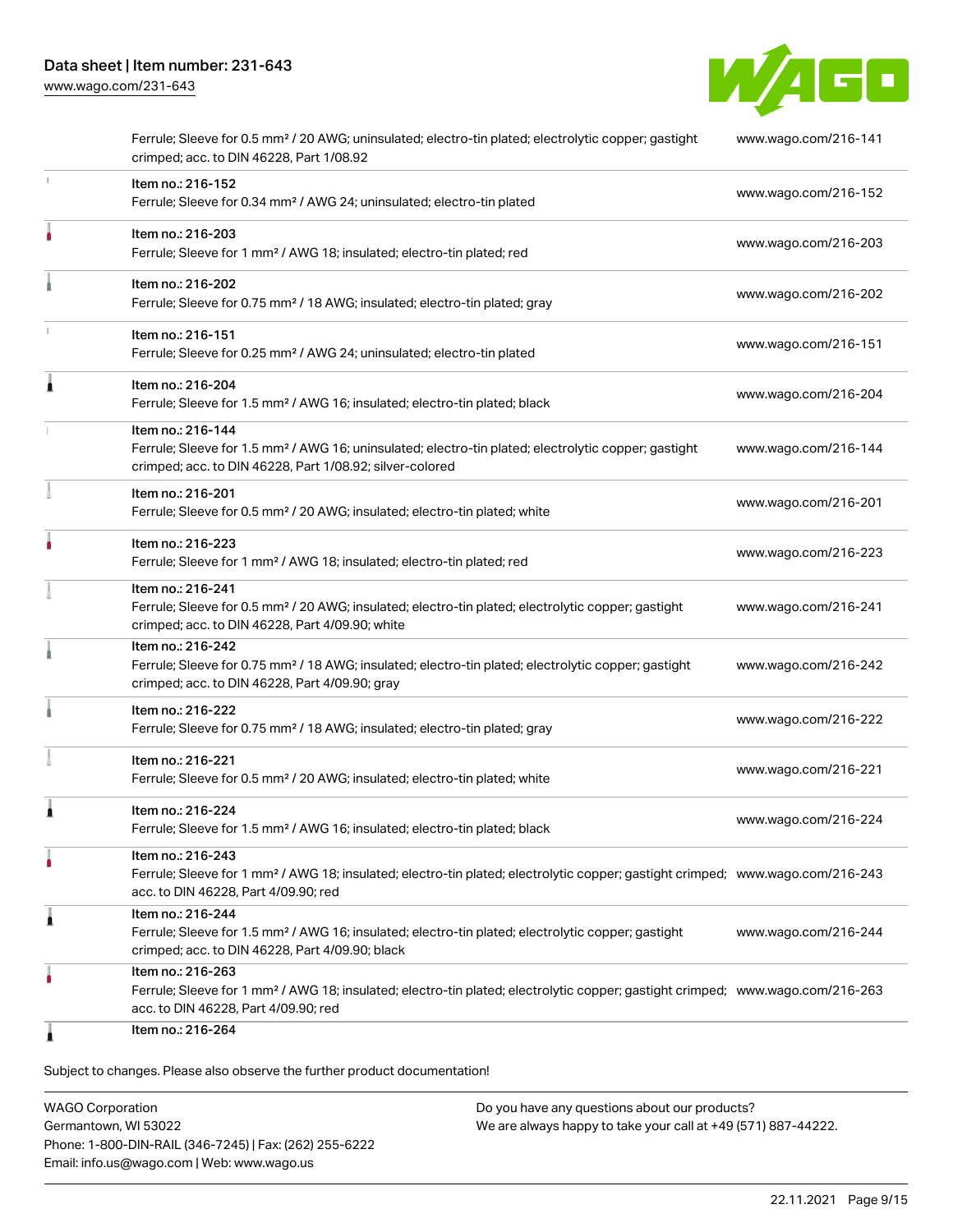[www.wago.com/231-643](http://www.wago.com/231-643)



|                | Ferrule; Sleeve for 1.5 mm <sup>2</sup> / AWG 16; insulated; electro-tin plated; electrolytic copper; gastight<br>crimped; acc. to DIN 46228, Part 4/09.90; black                      | www.wago.com/216-264 |
|----------------|----------------------------------------------------------------------------------------------------------------------------------------------------------------------------------------|----------------------|
| 1              | Item no.: 216-284<br>Ferrule; Sleeve for 1.5 mm <sup>2</sup> / AWG 16; insulated; electro-tin plated; electrolytic copper; gastight<br>crimped; acc. to DIN 46228, Part 4/09.90; black | www.wago.com/216-284 |
|                | Item no.: 216-262<br>Ferrule; Sleeve for 0.75 mm <sup>2</sup> / 18 AWG; insulated; electro-tin plated; electrolytic copper; gastight<br>crimped; acc. to DIN 46228, Part 4/09.90; gray | www.wago.com/216-262 |
|                | Item no.: 216-301<br>Ferrule; Sleeve for 0.25 mm <sup>2</sup> / AWG 24; insulated; electro-tin plated; yellow                                                                          | www.wago.com/216-301 |
|                | Item no.: 216-321<br>Ferrule; Sleeve for 0.25 mm <sup>2</sup> / AWG 24; insulated; electro-tin plated; yellow                                                                          | www.wago.com/216-321 |
|                | Item no.: 216-322<br>Ferrule; Sleeve for 0.34 mm <sup>2</sup> / 22 AWG; insulated; electro-tin plated; green                                                                           | www.wago.com/216-322 |
|                | Item no.: 216-302<br>Ferrule; Sleeve for 0.34 mm <sup>2</sup> / 22 AWG; insulated; electro-tin plated; light turquoise                                                                 | www.wago.com/216-302 |
| Tools          |                                                                                                                                                                                        |                      |
| Operating tool |                                                                                                                                                                                        |                      |
|                | Item no.: 209-130<br>Operating tool; suitable for 264, 280 and 281 Series; 1-way; of insulating material; white                                                                        | www.wago.com/209-130 |
|                | Item no.: 209-132<br>Operating tool; for connecting comb-style jumper bar; 2-way; of insulating material                                                                               | www.wago.com/209-132 |
|                | Item no.: 210-657<br>Operating tool; Blade: 3.5 x 0.5 mm; with a partially insulated shaft; short; multicoloured                                                                       | www.wago.com/210-657 |
|                | Item no.: 210-720<br>Operating tool; Blade: 3.5 x 0.5 mm; with a partially insulated shaft; multicoloured                                                                              | www.wago.com/210-720 |
|                | Item no.: 231-131<br>Operating tool; made of insulating material; 1-way; loose; white                                                                                                  | www.wago.com/231-131 |
|                | Item no.: 231-291<br>Operating tool; made of insulating material; 1-way; loose; red                                                                                                    | www.wago.com/231-291 |
|                | Item no.: 280-432<br>Operating tool; made of insulating material; 2-way; white                                                                                                         | www.wago.com/280-432 |
|                | Item no.: 280-434<br>Operating tool; made of insulating material; 4-way                                                                                                                | www.wago.com/280-434 |
|                | Item no.: 280-437<br>Operating tool; made of insulating material; 7-way                                                                                                                | www.wago.com/280-437 |
|                |                                                                                                                                                                                        |                      |

Subject to changes. Please also observe the further product documentation!

WAGO Corporation Germantown, WI 53022 Phone: 1-800-DIN-RAIL (346-7245) | Fax: (262) 255-6222 Email: info.us@wago.com | Web: www.wago.us Do you have any questions about our products? We are always happy to take your call at +49 (571) 887-44222.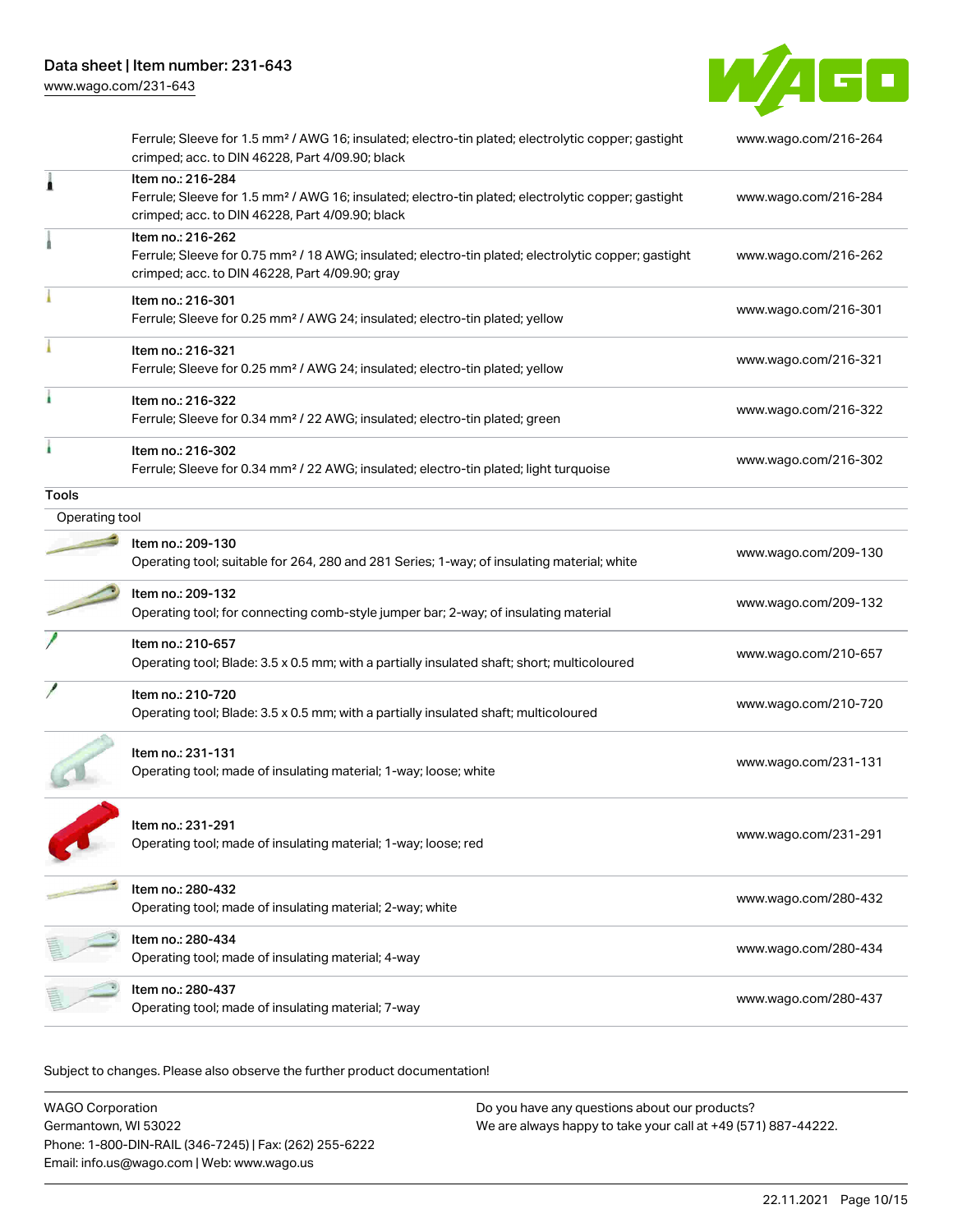# Data sheet | Item number: 231-643

[www.wago.com/231-643](http://www.wago.com/231-643)



Germantown, WI 53022 Phone: 1-800-DIN-RAIL (346-7245) | Fax: (262) 255-6222 Email: info.us@wago.com | Web: www.wago.us

We are always happy to take your call at +49 (571) 887-44222.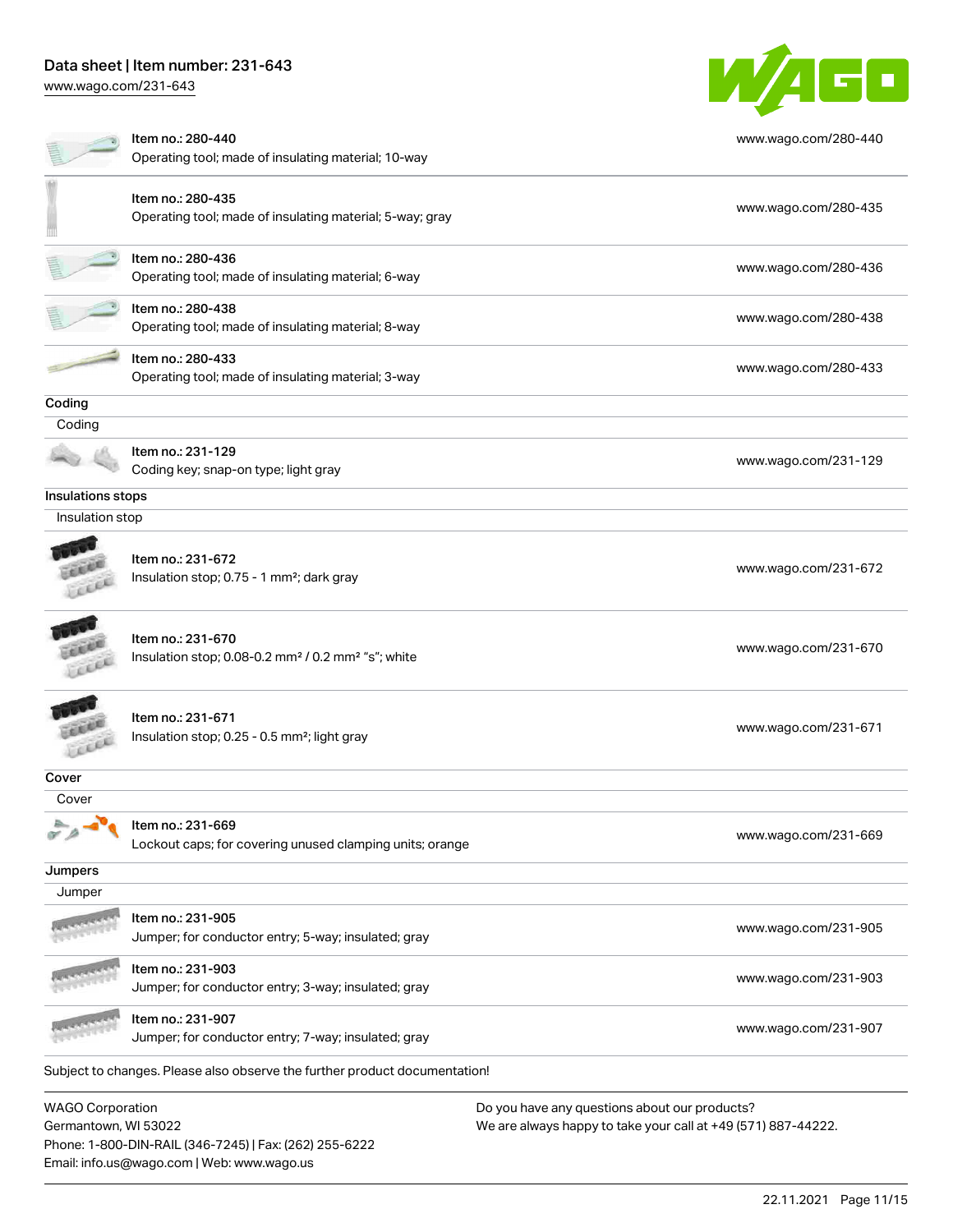# Data sheet | Item number: 231-643

[www.wago.com/231-643](http://www.wago.com/231-643)



# Item no.: 231-910

Jumper; for conductor entry; 10-way; insulated; gray [www.wago.com/231-910](http://www.wago.com/231-910)

| i.<br>г |
|---------|
|         |

## Item no.: 231-902

Jumper; for conductor entry; 2-way; insulated; gray [www.wago.com/231-902](http://www.wago.com/231-902)

| Marking accessories           |                                                                                                         |  |                                  |                      |  |
|-------------------------------|---------------------------------------------------------------------------------------------------------|--|----------------------------------|----------------------|--|
| Marking strip                 |                                                                                                         |  |                                  |                      |  |
|                               | Item no.: 210-331/508-103                                                                               |  |                                  | www.wago.com/210-331 |  |
|                               | Marking strips; as a DIN A4 sheet; MARKED; 1-12 (200x); Height of marker strip: 2.3 mm/0.091 in; Strip  |  | /508-103                         |                      |  |
|                               | length 182 mm; Horizontal marking; Self-adhesive; white                                                 |  |                                  |                      |  |
|                               | Item no.: 210-331/508-104                                                                               |  |                                  |                      |  |
|                               | Marking strips; as a DIN A4 sheet; MARKED; 13-24 (200x); Height of marker strip: 2.3 mm/0.091 in; Strip |  | www.wago.com/210-331<br>/508-104 |                      |  |
|                               | length 182 mm; Horizontal marking; Self-adhesive; white                                                 |  |                                  |                      |  |
|                               | Item no.: 210-332/508-202                                                                               |  |                                  |                      |  |
|                               | Marking strips; as a DIN A4 sheet; MARKED; 1-16 (160x); Height of marker strip: 3 mm; Strip length 182  |  | www.wago.com/210-332             |                      |  |
|                               | mm; Horizontal marking; Self-adhesive; white                                                            |  |                                  | /508-202             |  |
|                               | Item no.: 210-332/508-204                                                                               |  |                                  |                      |  |
|                               | Marking strips; as a DIN A4 sheet; MARKED; 17-32 (160x); Height of marker strip: 3 mm; Strip length     |  | www.wago.com/210-332             |                      |  |
|                               | 182 mm; Horizontal marking; Self-adhesive; white                                                        |  | /508-204                         |                      |  |
|                               | Item no.: 210-332/508-206                                                                               |  |                                  |                      |  |
|                               | Marking strips; as a DIN A4 sheet; MARKED; 33-48 (160x); Height of marker strip: 3 mm; Strip length     |  | www.wago.com/210-332<br>/508-206 |                      |  |
|                               | 182 mm; Horizontal marking; Self-adhesive; white                                                        |  |                                  |                      |  |
|                               | Item no.: 210-332/508-205                                                                               |  |                                  |                      |  |
|                               | Marking strips; as a DIN A4 sheet; MARKED; 1-32 (80x); Height of marker strip: 3 mm; Strip length 182   |  | www.wago.com/210-332<br>/508-205 |                      |  |
|                               | mm; Horizontal marking; Self-adhesive; white                                                            |  |                                  |                      |  |
|                               |                                                                                                         |  |                                  |                      |  |
| Downloads                     |                                                                                                         |  |                                  |                      |  |
| Documentation                 |                                                                                                         |  |                                  |                      |  |
| <b>Additional Information</b> |                                                                                                         |  |                                  |                      |  |
|                               | <b>Technical explanations</b><br>2019 Apr 3<br>pdf                                                      |  | Download                         |                      |  |
|                               |                                                                                                         |  | 2.0 MB                           |                      |  |

## CAD files

#### CAD data

| 2D/3D Models 231-643 | URL<br>$\sim$ $\sim$ | Download |
|----------------------|----------------------|----------|

# CAE data

EPLAN Data Portal 231-643

Subject to changes. Please also observe the further product documentation!

WAGO Corporation Germantown, WI 53022 Phone: 1-800-DIN-RAIL (346-7245) | Fax: (262) 255-6222 Email: info.us@wago.com | Web: www.wago.us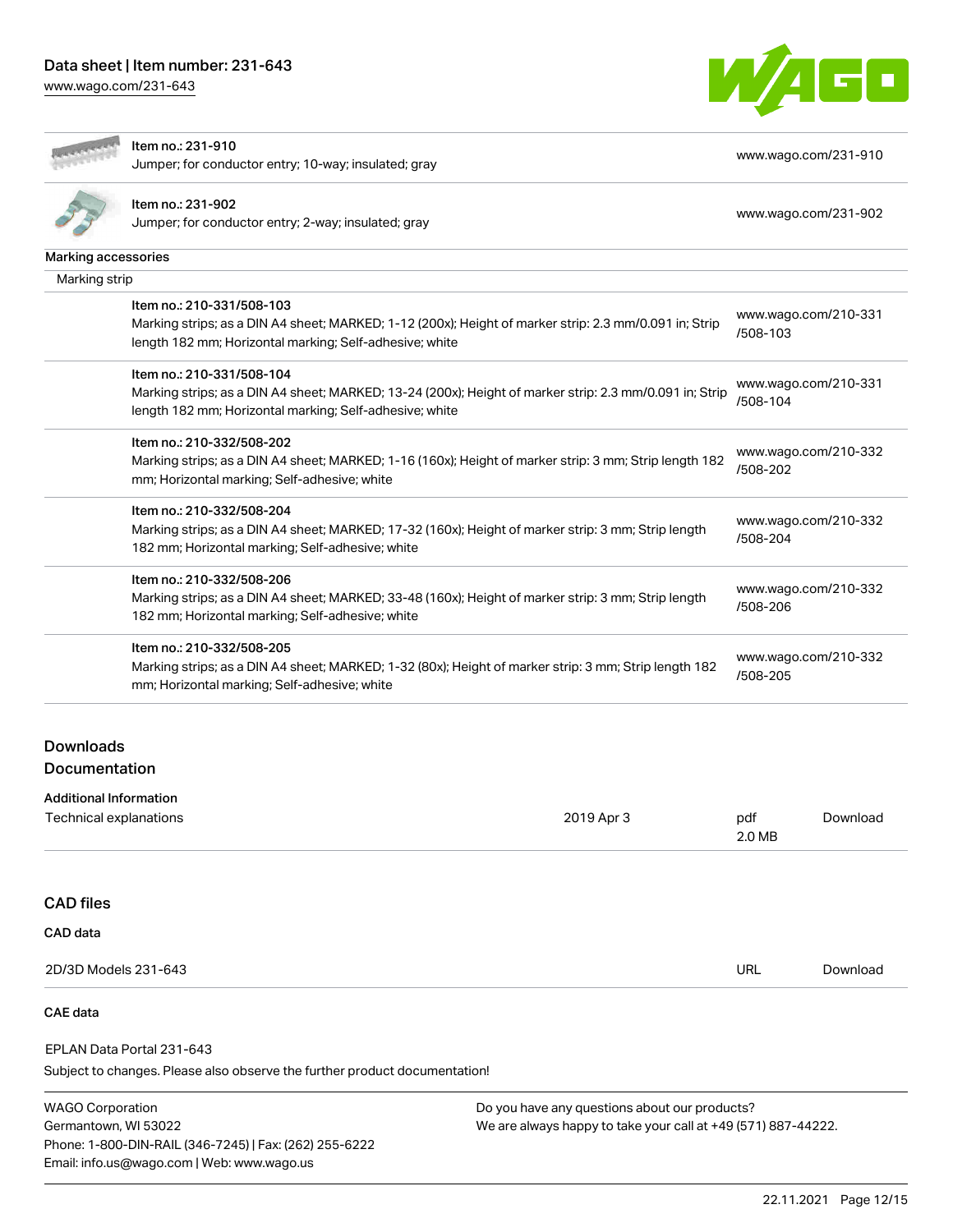

|                                                                                                                                 | <b>URL</b> | Download |
|---------------------------------------------------------------------------------------------------------------------------------|------------|----------|
| ZUKEN Portal 231-643                                                                                                            | <b>URL</b> | Download |
|                                                                                                                                 |            |          |
| <b>Environmental Product Compliance</b>                                                                                         |            |          |
| <b>Compliance Search</b>                                                                                                        |            |          |
| Environmental Product Compliance 231-643                                                                                        |            | Download |
| 1-conductor male connector; CAGE CLAMP®; 2.5 mm <sup>2</sup> ; Pin spacing 5.08 mm; 13-pole;<br>$2,50$ mm <sup>2</sup> ; orange |            |          |

### Installation Notes



Inserting a conductor via 3.5 mm screwdriver – CAGE CLAMP® actuation parallel to conductor entry.



Inserting a conductor via 3.5 mm screwdriver – CAGE CLAMP® actuation perpendicular to conductor entry.



Inserting a conductor into CAGE CLAMP® unit via operating lever (231-291).



Inserting a conductor via operating tool.

#### Coding

Subject to changes. Please also observe the further product documentation!

WAGO Corporation Germantown, WI 53022 Phone: 1-800-DIN-RAIL (346-7245) | Fax: (262) 255-6222 Email: info.us@wago.com | Web: www.wago.us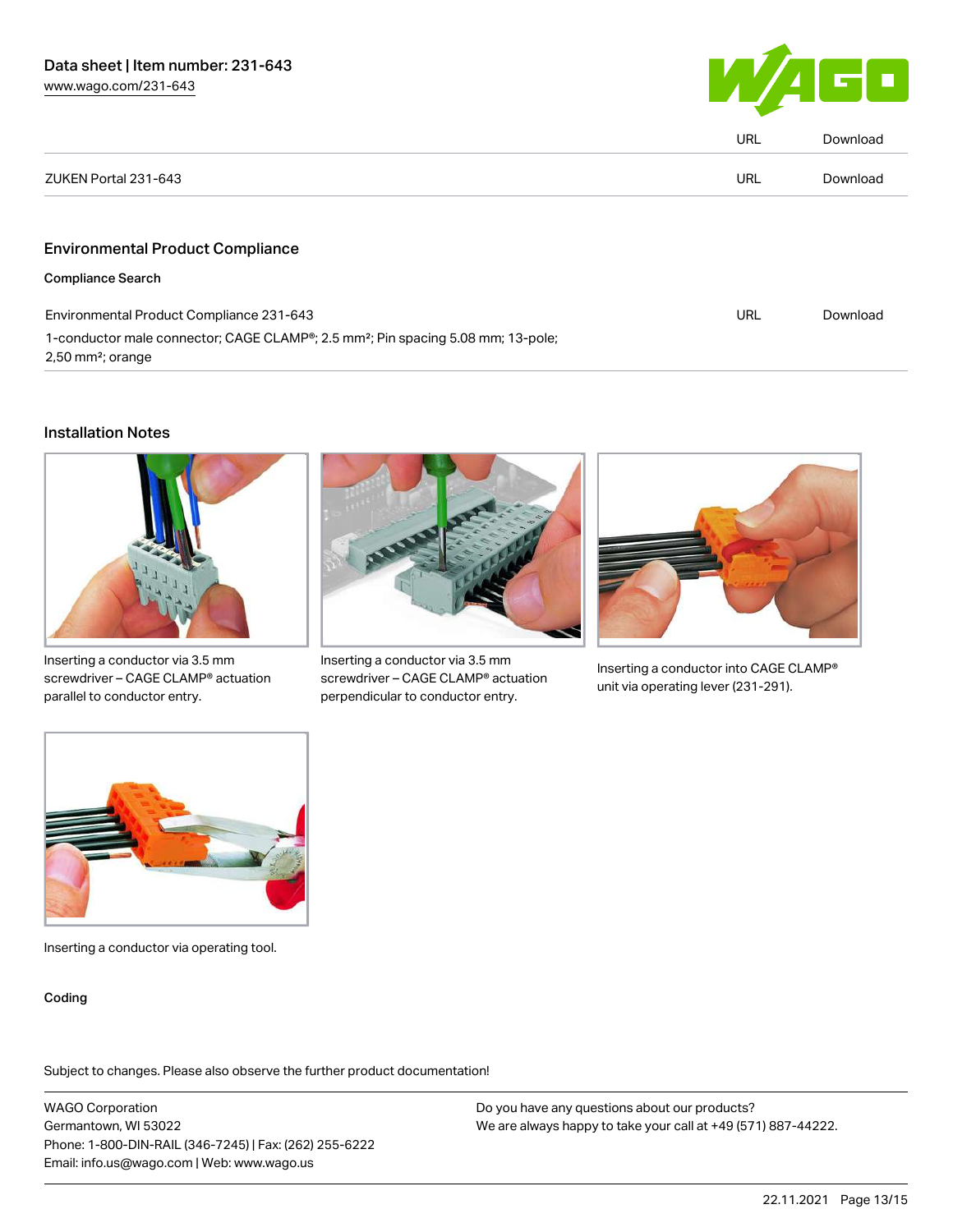# Data sheet | Item number: 231-643 [www.wago.com/231-643](http://www.wago.com/231-643)





Coding a male header – fitting coding key(s).



Testing – female connector with CAGE CLAMP®

Integrated test ports for testing perpendicular to conductor entry via 2 or 2.3 mm Ø test plug

#### Installation



Male connector with strain relief plate



Strain relief housing shown with a male connector equipped with CAGE CLAMP®

#### Marking

Subject to changes. Please also observe the further product documentation!

WAGO Corporation Germantown, WI 53022 Phone: 1-800-DIN-RAIL (346-7245) | Fax: (262) 255-6222 Email: info.us@wago.com | Web: www.wago.us